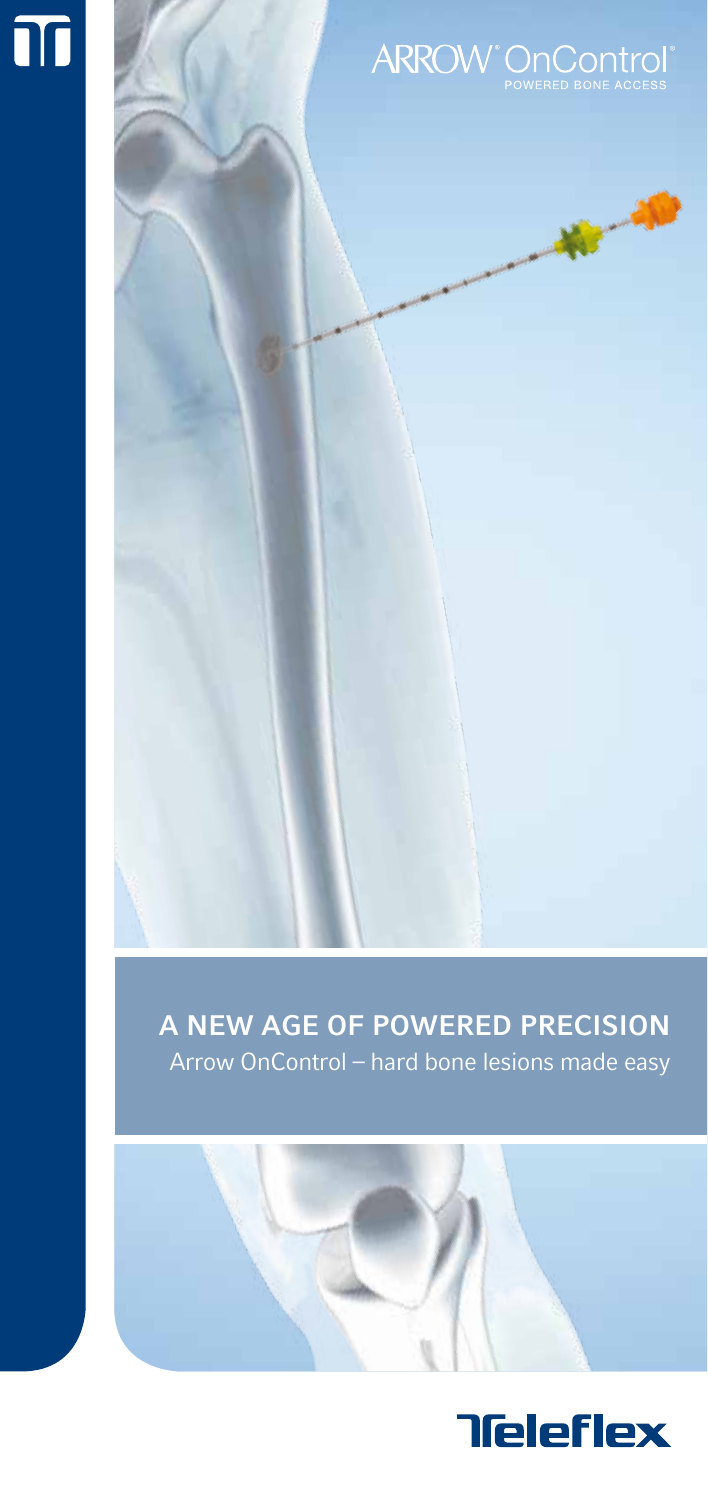The ARROW OnControl powered bone access system is the first significant advance in bone biopsy technology in 40 years, providing the ability to effectively, safely, and rapidly obtain superior samples, even from hard bone. Our bone lesion biopsy needle is designed specifically for multiple bone biopsies from a single cortical penetration.



*Placement of the OnControl bone access needle in the iliac crest viewed through CT-guided imaging.*



*Core biopsy specimen using the OnControl system.*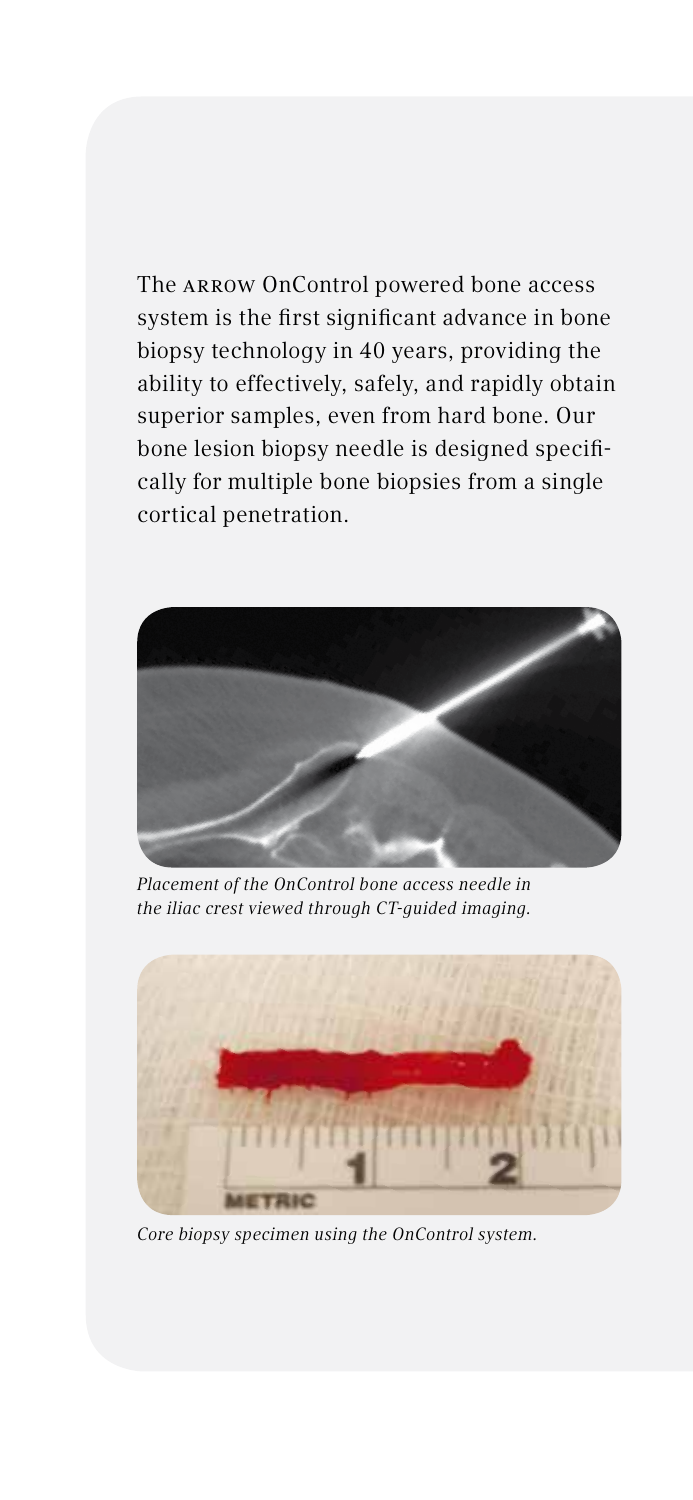# A POWERFUL NEW SOLUTION FOR BONE LESION BIOPSIES

Using Teleflex's patented handheld driver technology, the ARROW OnControl powered bone access system provides interventional radiologists a faster, more reliable solution for accessing dense and hard-toreach bone lesions.

- reduced radiation exposure for patient and operator<sup>1</sup>
- improved control<sup>2</sup> for difficult access lesions

*Potential complications may include local or systemic infection, hematoma, or other complications associated with percutaneous insertion of sterile devices.*



The bone lesion biopsy tray contains the instruments needed for multiple, high-quality bone biopsies, from a single cortical penetration.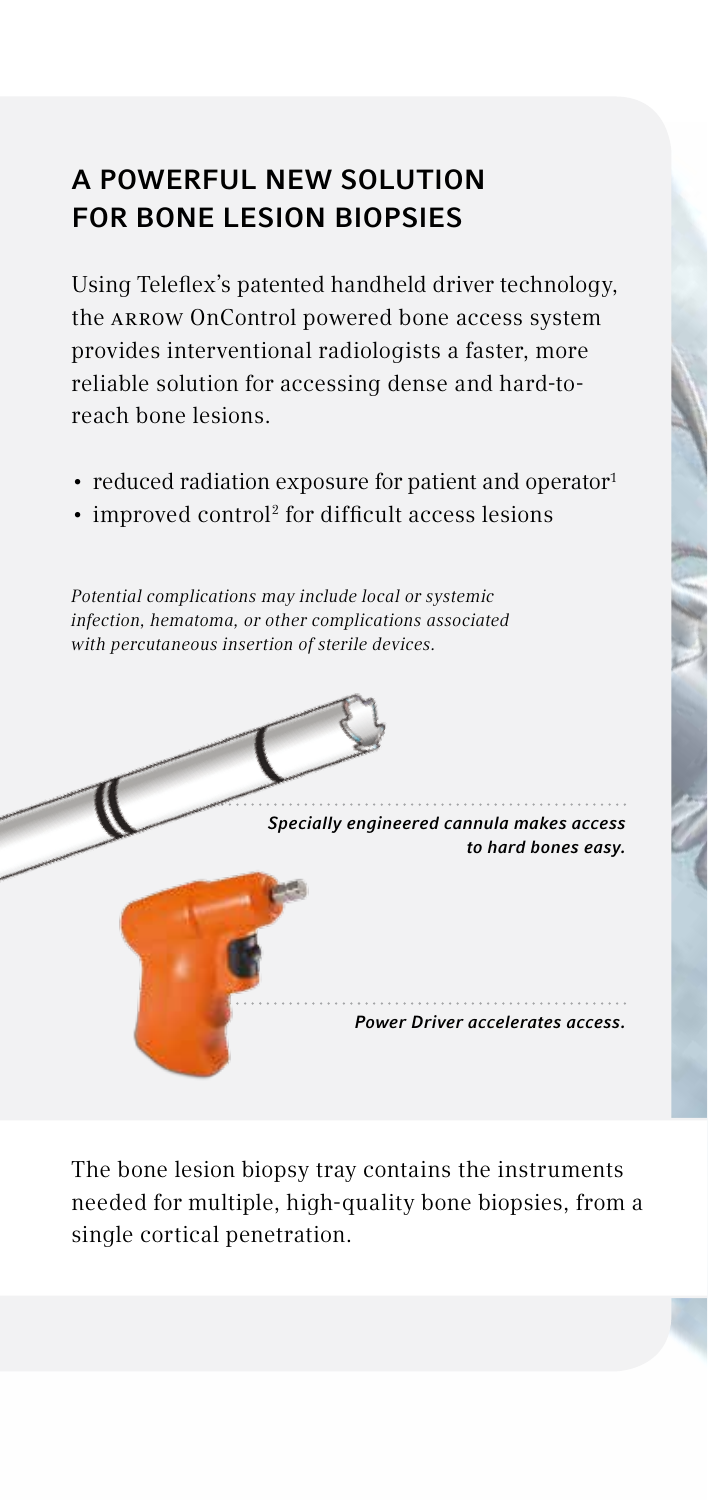## **RAPID ACCESS<sup>1</sup>** to difficult bone lesions

PRECISE CONTROL2 with clear visibility through imaging1

**QUALITY** superior core biopsy samples, quickly and consistently<sup>3</sup>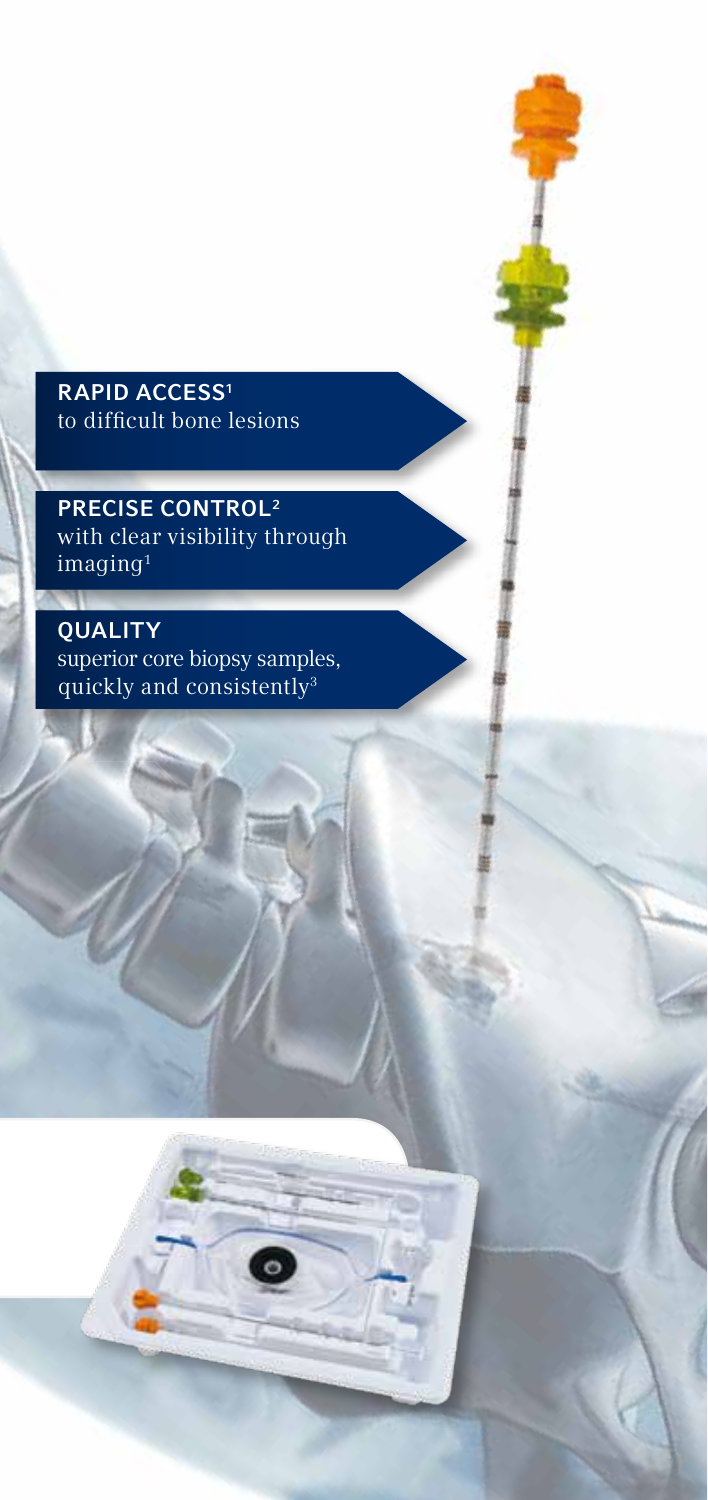# VERSATILE OPTIONS FOR POWERED BONE ACCESS

| ON CONTROL POWER DRIVER |      | <b>ARROW</b> |  |
|-------------------------|------|--------------|--|
|                         | REF. | OTY          |  |
|                         | 9401 |              |  |

**ARROW** 

#### BONE LESION BIOPSY TRAY COMPONENTS

• bone access needle set

- bone access ejector rod
- bone lesion biopsy needle
- bone lesion biopsy ejector rod
- connector with sterile sleeve
- manual handle for minor adjustments
- transfer rod for marking the access point

| <b>BONE LESION BIOPSY TRAY</b> |                           |                 | ARROW                       |     |
|--------------------------------|---------------------------|-----------------|-----------------------------|-----|
| REF.                           | NEEDLE G                  |                 | ACCESS LENGTH BIOPSY LENGTH | OTY |
| 9462                           | 11 G access<br>13G biopsy | 15cm            | 19cm                        |     |
| 9464                           |                           | 10cm            | 14cm                        |     |
| 9466                           |                           | 6 <sub>cm</sub> | 10cm                        |     |
| 9463                           | 10 G access<br>12G biopsy | 10cm            | 14cm                        |     |

*OnControl Powered Bone Access Systems should only be used by clinicians familiar with the complications, limitations, indications, and contraindications of the indicated procedures.*

### References:

- 1 Lee RK, Ng AW, Griffith JF. CT-guided bone biopsy with a battery-powered drill system: preliminary results. AJR Am J Roentgenol 2013;201(5):1093-5.doi: 10.2214/AJR.12.10521.
- 2 Garcia G, Miller LJ, Philbeck, T, Bolleter S, Montez, D. Tactile feedback allows accurate insertion of a powered bone access device for vertebroplasty and bone marrow sampling procedures. J Vasc and Interv Radiol 2011;22(3):S86. \*
- 3 Miller LJ, Philbeck TE, Montez DF, et al. Powered bone marrow biopsy procedures produce larger core specimens, with less pain, in less time than with standard manual devices. Hematology Reports 2011;3(e8):22-5. doi:10.4081/hr.2011.e8. \*
- \* Research sponsored by Vidacare Corporation.